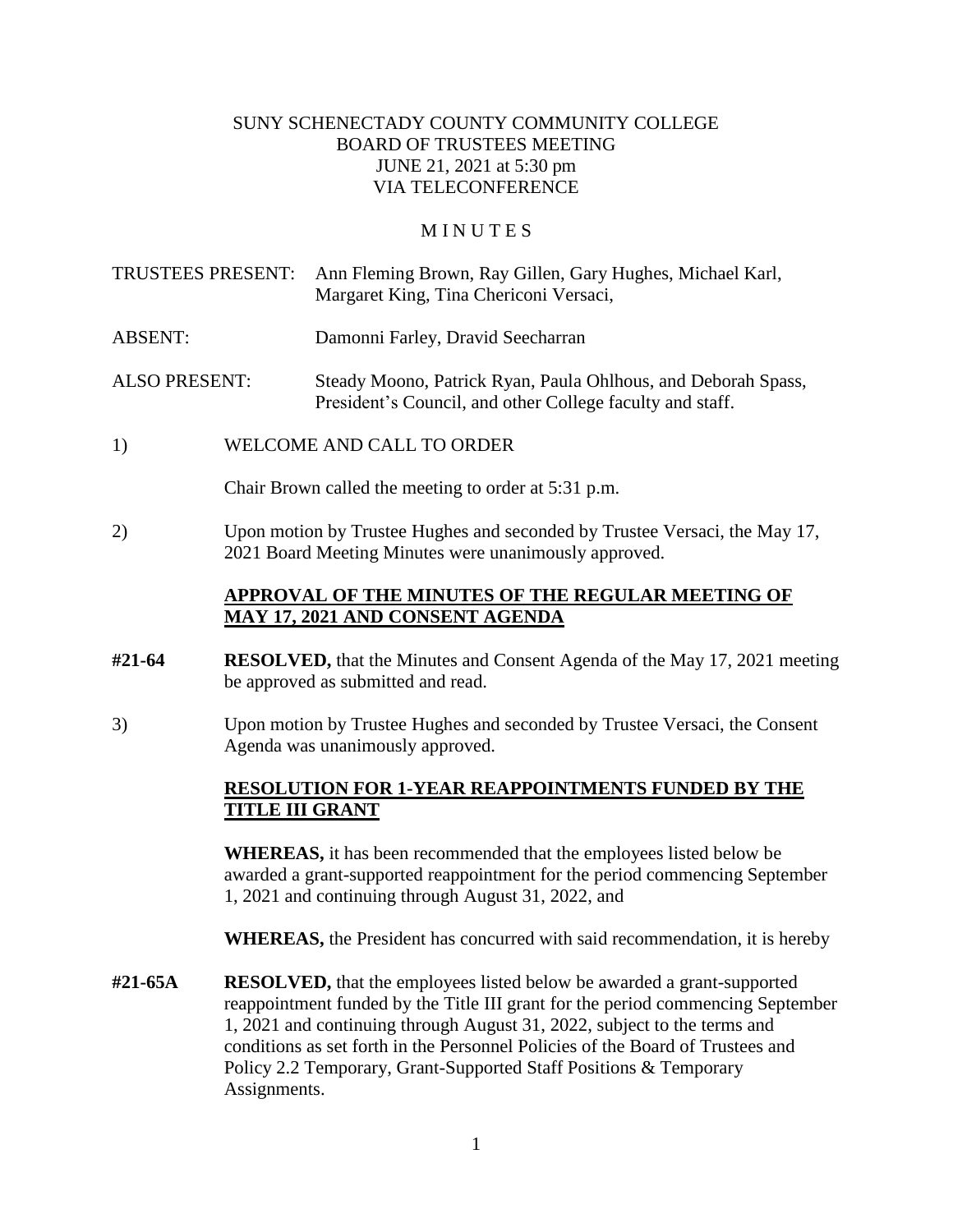Ms. Heather Lessard, Success Coach Manager Mr. Michael Henderson, Success Coach Ms. Leanna Luizzi, Success Coach Ms. Evelyn Maclutsky, Success Coach Mr. Harry Rolle, Success Coach

#### **GRANT-SUPPORTED REAPPOINTMENT OF MS. AUBREY SEPPA-HODGKINS AS TRIO PROGRAM DIRECTOR**

**WHEREAS,** it has been recommended that Ms. Aubrey Seppa-Hodgkins be awarded a grant-supported reappointment as TRIO Program Director for the period commencing September 1, 2021 and continuing through August 31, 2022, and

**WHEREAS**, the President concurs with said recommendation, it is hereby

**#21-65B(1) RESOLVED**, that Ms. Aubrey Seppa-Hodgkins be awarded a grant-supported reappointment as TRIO Program Director for the period commencing September 1, 2021 and continuing through August 31, 2022, subject to the terms and conditions of employment as set forth in the Personnel Policies of the Board of Trustees and Policy 2.2 Temporary, Grant-Supported Staff Positions & Temporary Assignments.

# **RESOLUTION FOR 1-YEAR REAPPOINTMENTS FUNDED BY THE TRIO GRANT**

**WHEREAS,** it has been recommended that the employees listed below be awarded a grant-supported reappointment for the period commencing September 1, 2021 and continuing through August 31, 2022, and

**WHEREAS**, the President concurs with said recommendation, it is hereby

**#21-65B(2) RESOLVED**, that the employees listed below be awarded a grant-supported reappointment funded by the TRIO Grant for the period commencing September 1, 2021 and continuing through August 31, 2022, subject to the terms and conditions of employment as set forth in the Personnel Policies of the Board of Trustees and Policy 2.2 Temporary, Grant-Supported Staff Positions & Temporary Assignments.

> Ms. Carolyn Fielder, TRIO Academic Specialist Mr. Douglas MacDonald, TRIO Academic Specialist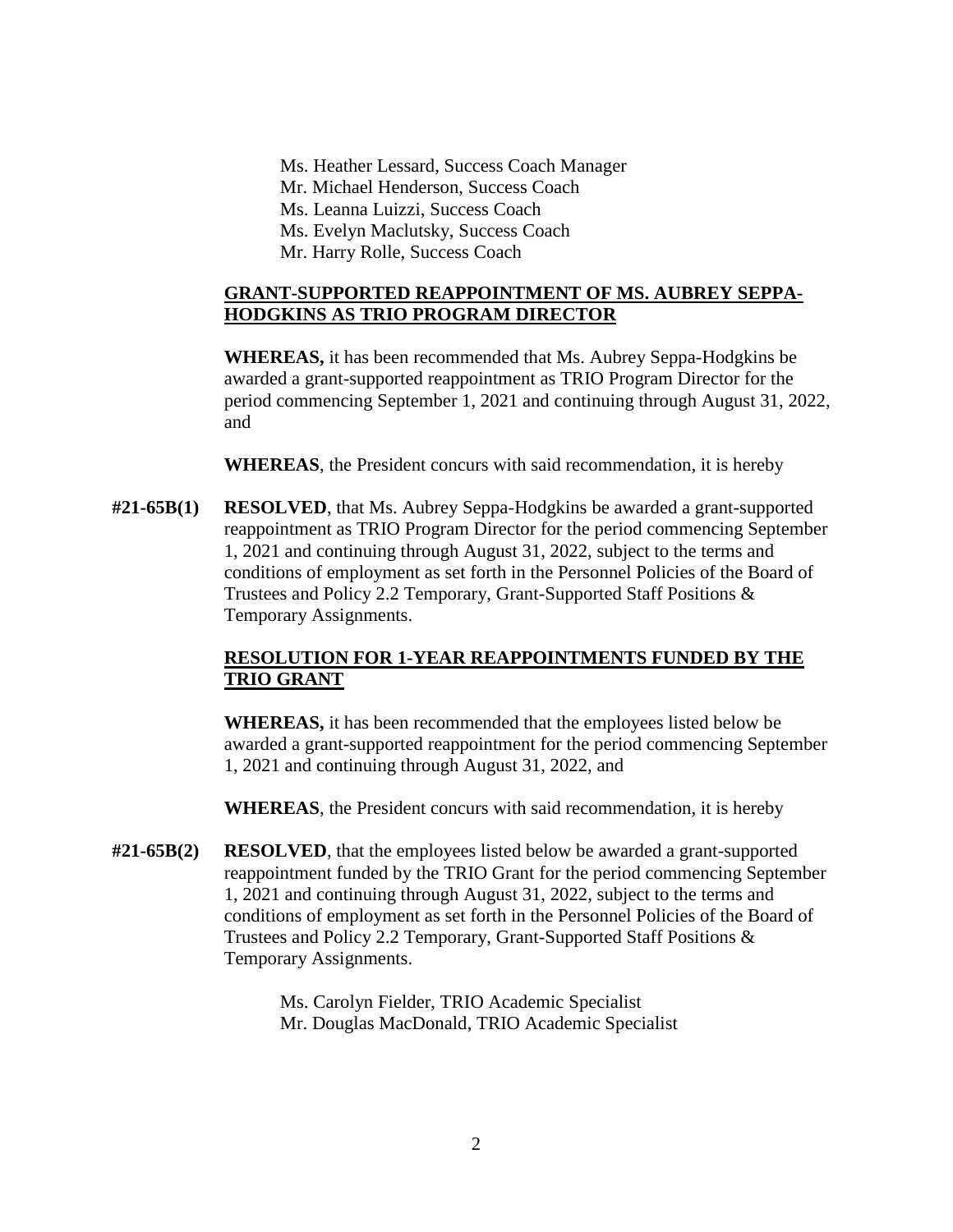## **GRANT-SUPPORTED REAPPOINTMENT OF MS. ALISHA RUSSO AS DIRECTOR OF LIBERTY PARTNERSHIP PROGRAM**

**WHEREAS,** it has been recommended that Ms. Alisha Russo be awarded a grant-supported reappointment as Director of Liberty Partnership Program for the period commencing September 1, 2021 and continuing through August 31, 2022, and

**WHEREAS,** the President has concurred with said recommendation, it is hereby

**#21-65C(1) RESOLVED,** that Ms. Alisha Russo be awarded a grant-supported reappointment as Director of Liberty Partnership Program for the period commencing September 1, 2021 and continuing through August 31, 2022, subject to the terms and conditions as set forth in the Personnel Policies of the Board of Trustees and Policy 2.2 Temporary, Grant-Supported Staff Positions & Temporary Assignments.

## **RESOLUTION FOR 1-YEAR REPPOINTMENTS FUNDED BY LIBERTY PARTNERSHIP PROGRAM GRANT**

**WHEREAS,** it has been recommended that the employees listed below be awarded a grant-supported reappointment for the period commencing September 1, 2021 and continuing through August 31, 2022, and

**WHEREAS,** the President has concurred with said recommendation, it is hereby

**#21-65C(2) RESOLVED,** that the employees listed below be awarded a grant-supported reappointment for the period commencing September 1, 2021 and continuing through August 31, 2022, subject to the terms and conditions as set forth in the Personnel Policies of the Board of Trustees and Policy 2.2 Temporary, Grant-Supported Staff Positions & Temporary Assignments.

> Ms. Tiombe Farley, Assistant Director Ms. Melanie Uebele, Program Coordinator

## **GRANT-SUPPORTED REAPPOINTMENT OF DR. DESHAWN MCGARRITY AS EXECUTIVE DIRECTOR, SCHENECTADY COLLEGE AND CAREER OUTREACH CENTER (SCCOC)**

**WHEREAS,** it has been recommended that Dr. DeShawn McGarrity be awarded a grant-supported reappointment as Executive Director for the Schenectady College and Career Outreach Center for the period commencing July 1, 2021 and continuing through June 30, 2022; and

**WHEREAS,** the President has concurred with said recommendation, it is hereby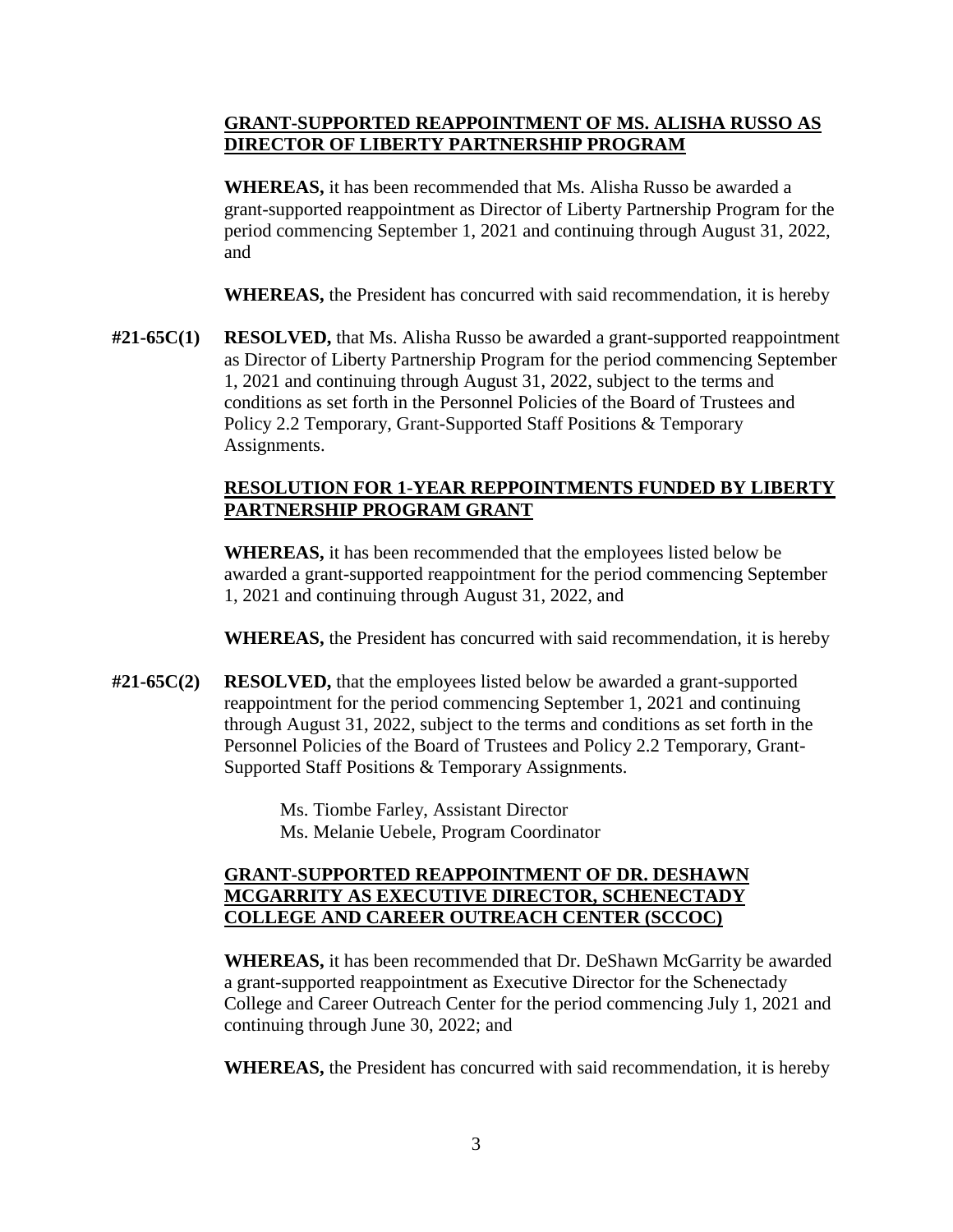**#21-65D(1) RESOLVED,** that Dr. DeShawn McGarrity be awarded a grant -supported reappointment as Executive Director for the Schenectady College and Career Outreach Center for the period commencing July 1, 2021 and continuing through June 30, 2022, subject to the terms and conditions as set forth in the Personnel Policies of the Board of Trustees and Policy 2.2 Temporary, Grant-Supported Staff Positions & Temporary Assignments.

## **GRANT-SUPPORTED REAPPOINTMENT OF MS. ERIN FLORA AS OUTREACH ADVISOR, SCHENECTADY COLLEGE AND CAREER OUTREACH CENTER (SCCOC)**

**WHEREAS,** it has been recommended that Ms. Erin Flora be awarded a grantsupported reappointment as Outreach Advisor, Schenectady College and Career Outreach Center for the period commencing July 1, 2021 and continuing through June 30, 2022, and

**WHEREAS,** the President has concurred with said recommendation, it is hereby

**#21-65D(2) RESOLVED,** that Ms. Erin Flora be awarded a grant-supported reappointment as Outreach Advisor, Schenectady College and Career Outreach Center for the period commencing July 1, 2021 and continuing through June 30, 2022, subject to the terms and conditions as set forth in the Personnel Policies of the Board of Trustees and Policy 2.2 Temporary, Grant-Supported Staff Positions & Temporary Assignments.

## **REAPPOINTMENT OF DR. LORENA HARRIS AS C-STEP PROGRAM DIRECTOR**

**WHEREAS,** it has been recommended that Dr. Lorena Harris be reappointed as C-STEP Program Director for the period commencing September 1, 2021 and continuing through August 31, 2022; and

**WHEREAS,** the President has concurred with said recommendation, it is hereby

**#21-65E RESOLVED,** that Dr. Lorena Harris be reappointed as C-STEP Program Director for the period commencing September 1, 2021 and continuing through August 31, 2022, funded by the C-STEP grant and subject to the terms and conditions of employment as set forth in the Personnel Policies of the Board of Trustees and Policy 2.2 Temporary, Grant-Supported Staff Positions & Temporary Assignments.

# **RESOLUTION TO REAPPOINT MS. LAUREN GUAGENTI AS EARLY COLLEGE HIGH SCHOOL STUDENT SUCCESS MANAGER**

**WHEREAS,** it has been recommended that Ms. Lauren Guagenti be reappointed as Early College High School Student Success Manager funded by the Smart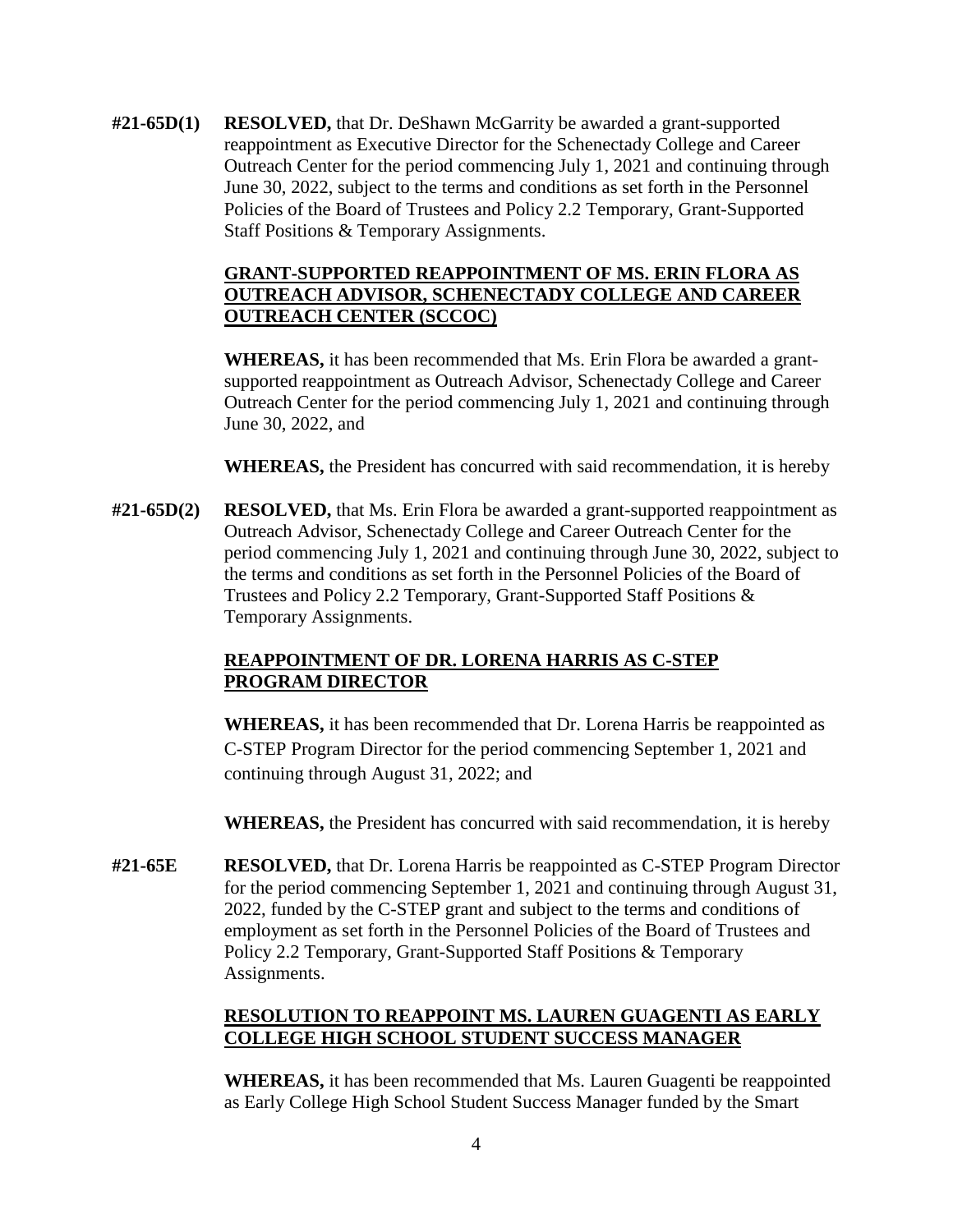Transfer Early College High School grant for the period commencing July 1, 2021 and continuing through June 30, 2022, and

**WHEREAS,** the President has concurred with said recommendation, it is hereby

 conditions as set forth in the Personnel Policies of the Board of Trustees and **#21-65F RESOLVED,** that Ms. Lauren Guagenti be awarded a grant-supported reappointment as Early College High School Student Success Manager funded by the Smart Transfer Early College High School grant for the period commencing July 1, 2021 and continuing through June 30, 2022, subject to the terms and Policy 2.2 Temporary, Grant-Supported Staff Positions & Temporary Assignments.

## **REAPPOINTMENT OF MS. MARIANNE SENNECA AS STEWARDSHIP OFFICER**

**WHEREAS,** it has been recommended that Ms. Marianne Senneca be reappointed as Stewardship Officer for the period commencing September 1, 2021 and continuing through August 31, 2022; and

**WHEREAS,** the President has concurred with said recommendation, it is hereby

**#21-65G RESOLVED,** that Ms. Marianne Senneca be reappointed as Stewardship Officer for the period commencing September 1, 2021 and continuing through August 31, 2022, funded by the Foundation and subject to the terms and conditions of employment as set forth in the Personnel Policies of the Board of Trustees and Policy 2.2 Temporary, Grant-Supported Staff Positions & Temporary Assignments.

# **RESOLUTION TO APPOINT MS. LAUREN LANKAU AS INTERIM PROJECT DIRECTOR OF HEALTHCARE PROFESSION OPPORTUNITY GRANT (HPOG)**

**WHEREAS,** it has been recommended that Ms. Lauren Lankau be appointed as Interim Project Director of the Healthcare Profession Opportunity Grant for the period July 7, 2021 through September 29, 2021, and

**WHEREAS,** the President has concurred with said recommendation, it is hereby

**#21-65H RESOLVED,** that Ms. Lauren Lankau be awarded a grant-supported appointment as Interim Project Director of Healthcare Profession Opportunity Grant at a prorated annual salary of \$60,000 for the period July 7, 2021 through the closing/end of the grant 9/29/2021. This appointment is consistent with the terms and conditions of employment as set forth by the personnel policies of the Board of Trustees and Policy 2.2 – Temporary, Grant-Supported Staff Positions and Temporary Assignments.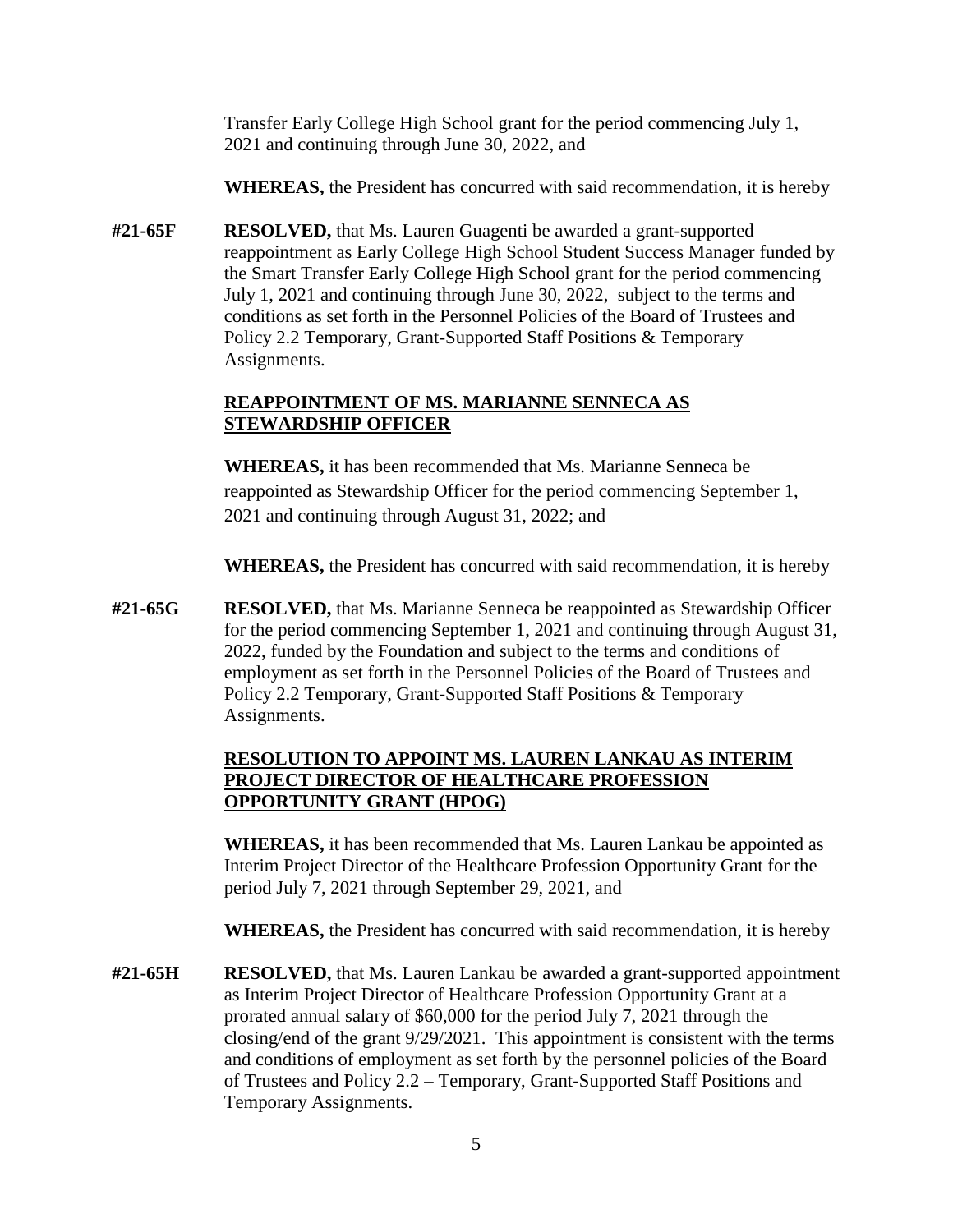#### **RESOLUTION TO APPOINT MS. MICHELLE KRAINES COORDINATOR OF WORKFORCE DEVELOPMENT**

**WHEREAS,** it has been recommended that Ms. Michelle Kraines be appointed as Coordinator of Workforce Development for the period September 30, 2021 through August 31, 2022, and

**WHEREAS,** the President has concurred with said recommendation, it is hereby

**#21-65I RESOLVED,** that Ms. Michelle Kraines be awarded an appointment as Coordinator of Workforce Development at an annual salary consistent with the terms and conditions as set forth by the Personnel Policies of the Board of Trustees for the period September 30, 2021 and continuing through August 31, 2022.

## **A PROFESSIONAL DEVEOPMENT REQUEST FOR DR. STEADY MOONO WAS PRESENTED TO THE BOARD AS AN INFORMATIONAL ITEM**.

DR. MOONO WILL BE A SPECIALGUEST SPEAKER ADDRESSING ATTENDEES AND ZAMBIAN DIGNITARIES ON EDUCATIONAL PARTNERSHIPS AS WELL AS INTERNATIONAL STUDENT RECRUITMENT. The Inaugural Biennial Zambia-U.S. Business Conference, entitled Promoting Excellence to Achieve a Thriving Community, in Las Vegas, NV will be from August 27, 2021 through August 28, 2021. THE COST DID NOT EXCEED THE \$3,000 THRESHOLD WHICH WOULD REQUIRE A RESOLUTION FOR APPROVAL.

## **PROFESSIONAL DEVELOPMENT REQUEST – MS. STACY MCILDUFF**

 **WHEREAS,** the Schenectady County Community College Foundation Finance Committee voted in support of funding expenses associated with travel to Indonesia for representatives of SUNY Schenectady from September 22, 2021 – October 6, 2021, and

**WHEREAS,** the goals of this trip are: (1) to establish a relationship and sign a MOU with Sekolah Tinggi Pariwisata (STP) Bandung for the purposes of developing educational opportunities for hotel, culinary arts, and tourism students at both schools, (2) to tour three STP's hospitality campuses, including Bandung, Palembang and Bali, garner knowledge from exchange of information and practices, and provide a culinary demonstration by Chef Stamets for STP Bandung students, and (3) to recruit students from STP Bandung to enroll at SUNY Schenectady for the Spring 2022 semester, including meeting and screening applicants of the *Joan R. Dembinski Study Abroad Scholarship*, it is hereby,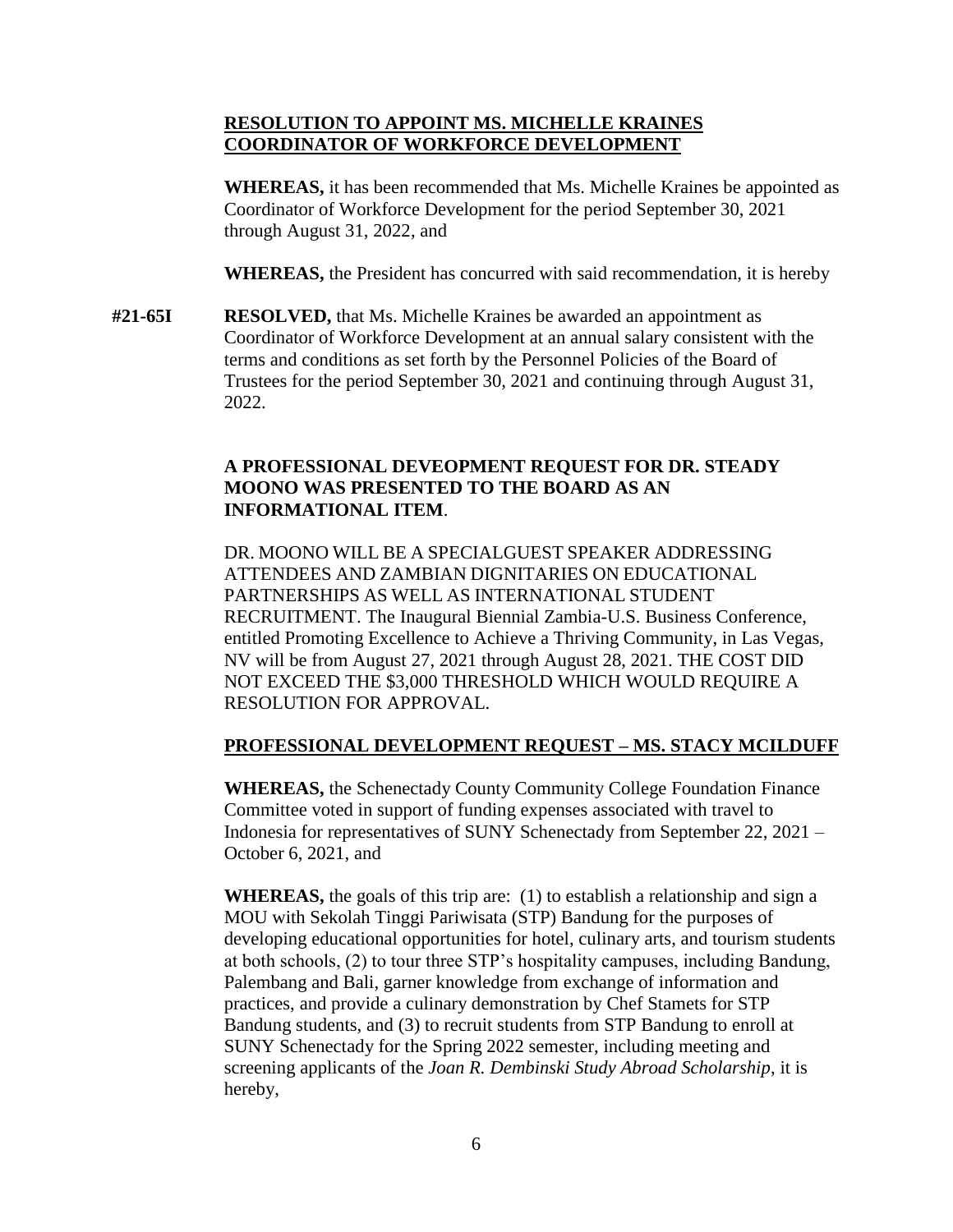**#21-65K(1) RESOLVED,** that the Board of Trustees hereby approves Ms. Stacy McIlduff, Vice President of Development and External Affairs, to travel to Indonesia from September 22, 2021- October 6, 2021, at a cost not to exceed \$6,582, funded by the Foundation.

#### **PROFESSIONAL DEVELOPMENT REQUEST – DR. STEADY MOONO**

 **WHEREAS,** the Schenectady County Community College Foundation Finance Committee voted in support of funding expenses associated with travel to Indonesia for representatives of SUNY Schenectady from September 22, 2021 – October 6, 2021, and

**WHEREAS,** the goals of this trip are: (1) to establish a relationship and sign a MOU with Sekolah Tinggi Pariwisata (STP) Bandung for the purposes of developing educational opportunities for hotel, culinary arts, and tourism students at both schools, (2) to tour three STP's hospitality campuses, including Bandung, Palembang and Bali, garner knowledge from exchange of information and practices, and provide a culinary demonstration by Chef Stamets for STP Bandung students, and (3) to recruit students from STP Bandung to enroll at SUNY Schenectady for the Spring 2022 semester, including meeting and screening applicants of the *Joan R. Dembinski Study Abroad Scholarship*, it is hereby,

- **#21-65K(2) RESOLVED,** that the Board of Trustees hereby approves Dr. Steady Moono to travel to Indonesia from September 22, 2021- October 6, 2021, at a cost not to exceed \$6,582, funded by the Foundation.
- 4) Report of the Chair

Chair Brown thanked Trustee King for agreeing to head the nominating committee for Officers for the Board of Trustees, which will take place during the August Board Meeting.

Trustee Versaci provided the Report of the Foundation. •The Foundation launched its first-ever Commencement Challenge in partnership with Commencement Underwriter Marshall & Sterling, resulting in more than \$3,000 in donations in honor of the Class of 2021.

•Last week, the Foundation was notified of a \$10,000 bequest for the School of Hotel, Culinary Arts and Tourism from a longtime donor and friend of the program who we lost earlier this year.

•The Foundation submitted grant inquiry letters to four private charitable foundations and is conducting meetings with corporate partners in the community to lay the groundwork for sponsorship and grant support in the next academic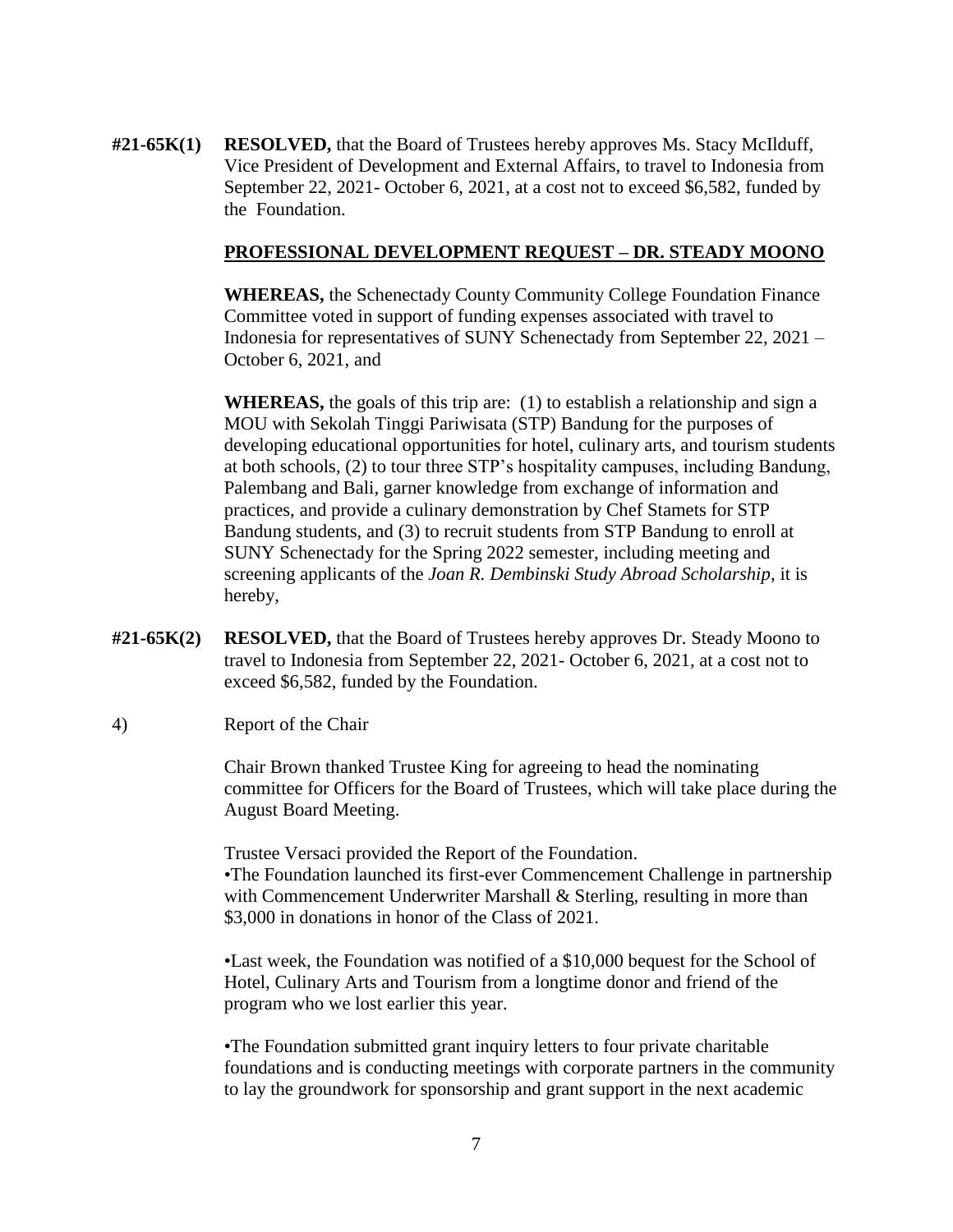year.

5) Report of the Treasurer

Upon the motion of Trustee Hughes and seconded by Trustee Karl, the resolution was unanimously approved.

**WHEREAS,** the Treasurer has reviewed Key Bank N.A. Warrants #36 through #39 and recommends payment of same, it is hereby

**#21-66 RESOLVED,** that Key Bank N.A. Warrants #36 through #39 be hereby approved for payment.

> Upon motion of Trustee Hughes and seconded by Trustee Versaci, the resolution was unanimously approved.

#### **APPROVAL OF THE REPORT OF REVENUES AND EXPENDITURES FOR THE PERIOD ENDING MAY 31, 2021**

**WHEREAS,** the Board has received the Report of Revenues and Expenditures for the period ending May 31, 2021, as prepared by the Office of the Vice President of Administration in advance of the meeting, it is hereby

**#21-67 RESOLVED,** that the Report of Revenues and Expenditures for the period ending May 31, 2021, be accepted as received.

> Upon motion of Trustee Hughes and seconded by Trustee Versaci, the resolution was unanimously approved.

#### **OPERATING BUDGET FOR FISCAL YEAR BEGINNING SEPTEMBER 1, 2021 AND ENDING AUGUST 31, 2022**

 **WHEREAS**, the President of the College has presented an Operating Budget for Fiscal Year 2021-2022, along with appropriate background information for the items contained in the budget; and

**WHEREAS,** the College's Board of Trustees, at their meeting of June 21, 2021 will consider the 2021-22 operating budget for SUNY Schenectady for the period September 1, 2021 to August 31, 2022 totaling \$27,481,109; and

**WHEREAS**, \$0 will be used out of the College's fund balance to balance the 2021-22 operating budget; and

**WHEREAS**, the Board of Trustees has reviewed the budget and found it to be satisfactory; it is hereby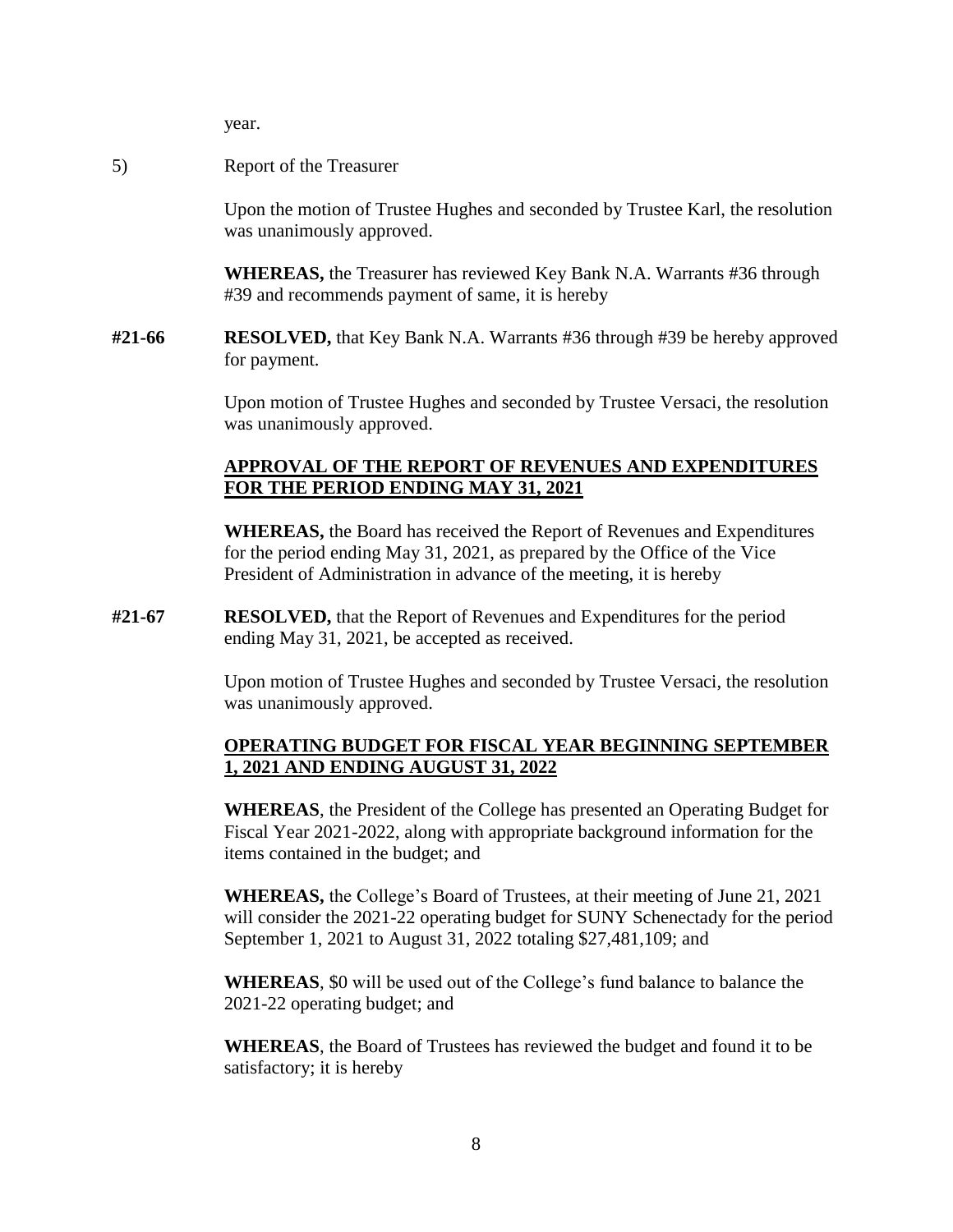| #21-68 | <b>RESOLVED</b> , that the operating budget for fiscal year 2021-2022, beginning<br>September 1, 2021 and ending August 31, 2022, be approved in the amount of<br>\$27,481,109; and be it further                                                                                                                                                                                                                                                                                              |
|--------|------------------------------------------------------------------------------------------------------------------------------------------------------------------------------------------------------------------------------------------------------------------------------------------------------------------------------------------------------------------------------------------------------------------------------------------------------------------------------------------------|
|        | <b>RESOLVED</b> , that the President shall be directed to submit the budget, together<br>with appropriate documents, to Schenectady County and the State University of<br>New York, in that order, for approval.                                                                                                                                                                                                                                                                               |
|        | Upon motion by Trustee Karl and seconded by Trustee Hughes, the resolution<br>was unanimously approved.                                                                                                                                                                                                                                                                                                                                                                                        |
|        | <b>WHEREAS, SUNY Schenectady County Community College has developed and</b><br>confirmed a Tuition and Fee Schedule for the 2021-22 academic year, it is hereby                                                                                                                                                                                                                                                                                                                                |
| #21-69 | <b>RESOLVED</b> , that the 2021-22 Tuition and Fee Schedule be approved by the<br>Board of Trustees, and it further be                                                                                                                                                                                                                                                                                                                                                                         |
|        | <b>RESOLVED</b> , that the President and/or his designee be hereby directed to submit<br>the attached Tuition and Fee Schedule to the State University of New York for<br>consideration and approval.                                                                                                                                                                                                                                                                                          |
| 6)     | REPORT OF THE PRESIDENT                                                                                                                                                                                                                                                                                                                                                                                                                                                                        |
|        | See attached full report:                                                                                                                                                                                                                                                                                                                                                                                                                                                                      |
|        | President's Report - June 2021 (sunysccc.edu)                                                                                                                                                                                                                                                                                                                                                                                                                                                  |
|        | In addition to the President's Report, Professor Karen Hosmer shared her work<br>accomplished while on Sabbatical, which included writing a book for MUSIC<br>106, Ear Training and Sight Signing.                                                                                                                                                                                                                                                                                             |
|        | Dr. David Clickner, Vice President for Strategic Initiatives and Planning,<br>provided an update which included the Employee return to work on-site. Dr.<br>Clickner stated that the Task Force gathered together to review/set the parameters<br>for everyone coming back to work. The first official day for all College<br>employees to return was June $14th$ . There were no problems with Security –<br>everyone was temperature checked and produced their proof of vaccination if they |

desired to do so, which resulted in them not being required to wear a mask. The Task Force meets on Thursday afternoons and as needed.

Finally, Dr. David Clickner, provide an update for the Strategic Plan implementation. An analysis of all annual goals is being conducting and how they relate to the Strategic Plan. Further updates on progress will be provided at each Board meeting.

7) Policies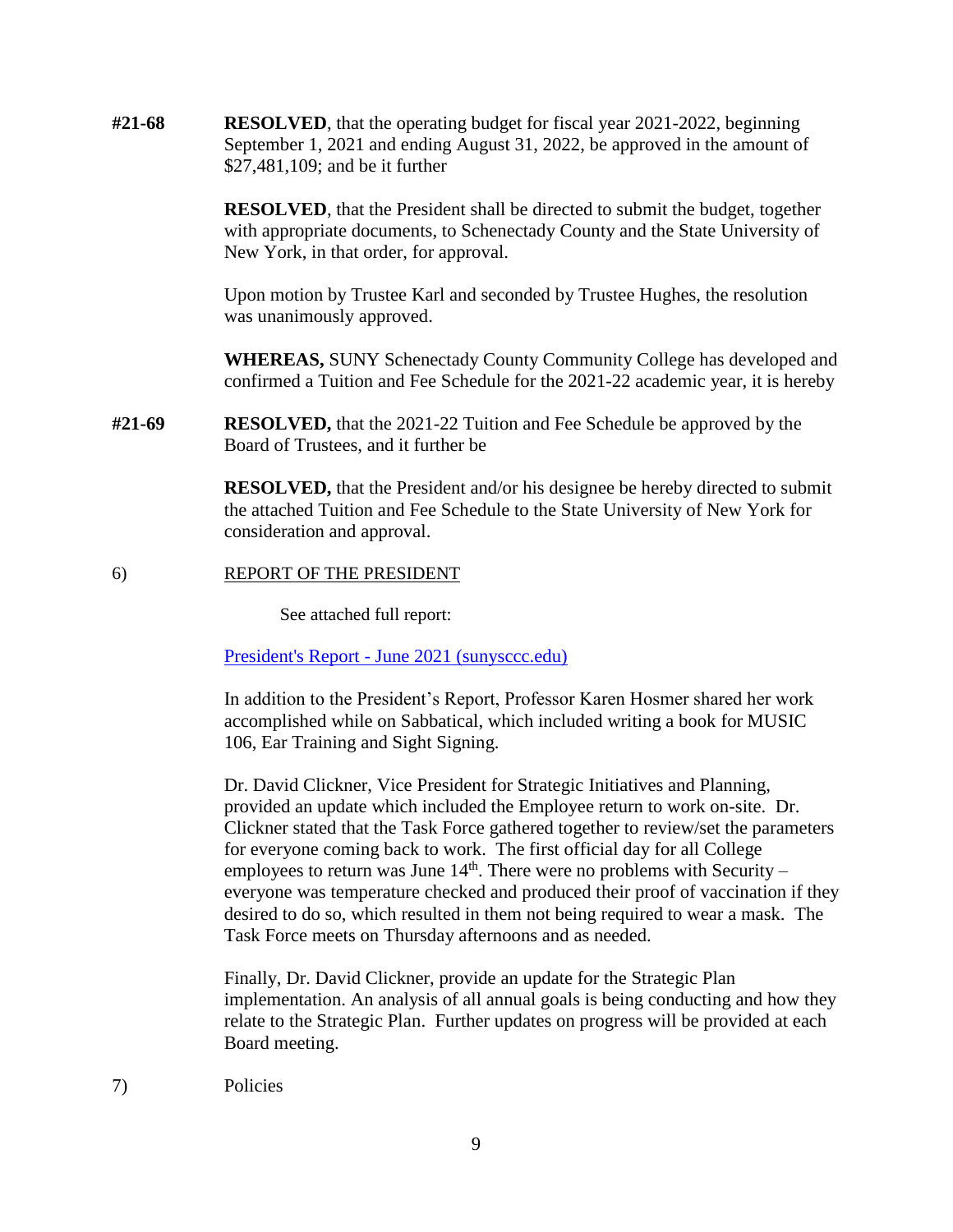Upon motion by Trustee Hughes and seconded by Trustee Karl, the resolution was unanimously approved.

## **AMENDMENT TO PERSONNEL POLICY 2.1**

**WHEREAS**, the College President has recommended that revisions be made to the Personnel Policies of the Board of Trustees (Administrative Staff - Unrepresented); and

**WHEREAS**, the recommended changes outlined in the attached policy provide specific language relative to shorter initial and regular appointments which may be made in the discretion of the President; and

**WHEREAS**, use of vacation and personal time may be taken in minimum quarter day increments, and

**WHEREAS,** a maximum of 30 days' vacation accrual may be paid out providing receipt of proper notification of 60 days' notice; and

**WHEREAS**, language was added on how personal days are prorated based on date of hire; and

**WHEREAS**, the holiday schedule has been updated by adding Juneteenth as a paid holiday; now

Therefore, be it,

**#21-70 RESOLVED**, that the Board of Trustees approves revisions to Personnel Policy 2.1 for the Administrative Staff - Unrepresented effective immediately.

> Upon motion by Trustee Hughes and seconded by Trustee King, the resolution was unanimously approved.

### **RESOLUTION FOR APPROVAL OF THE REVISIONS TO THE FAMILY AND MEDICAL LEAVE (FMLA) POLICY 2.4**

 **WHEREAS,** SUNY Schenectady provides each new hire and is being revised for clarity and compliance; and

**WHEREAS**, the revisions have been made in collaboration between legal and the Office of Human Resources; and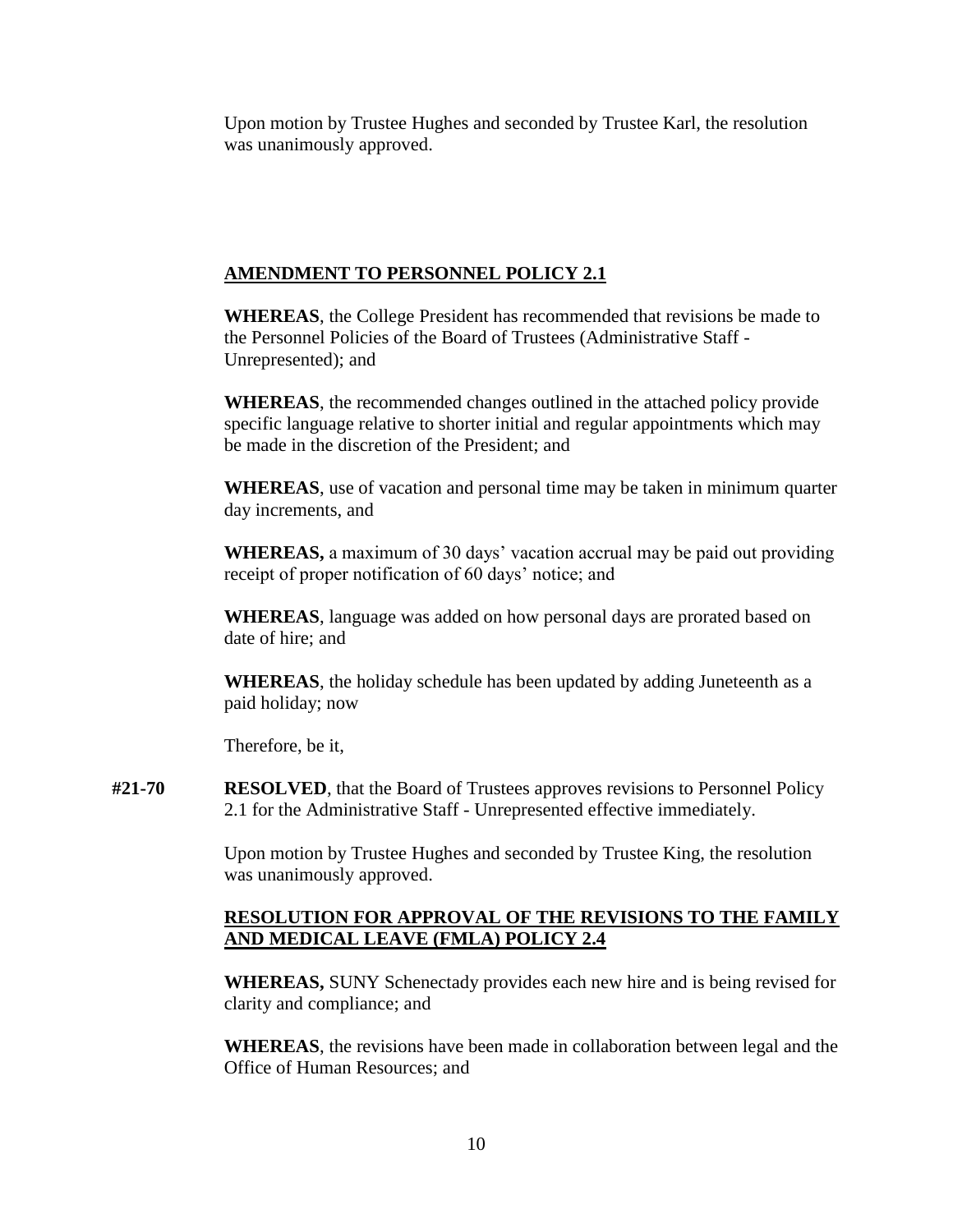**WHEREAS**, specific language in the policy was added to "Serious Health Condition" as "a period of incapacity of three or more consecutive days' if an employee has a serious health condition; and

**WHEREAS**, employees must give as much notice as possible to both supervisor and HR if their leave is foreseeable; and

**WHEREAS**, a new section entitled accrued leave specifies that employees on FMLA shall be required to use all accrued paid leave before being in an unpaid status by utilizing all sick leave first, personal leave second and vacation leave third;

**WHEREAS**, employees will not continue to accrue leave during any period of unpaid leave;

### **NOW THERFORE BE IT**

**RESOLVED,** that the Board of Trustees hereby approves the revisions for the Family and Medical Leave Policy, as reflected in the copy attached hereto, effective immediately.

Upon motion by Trustee Hughes and seconded by Trustee King, the resolution was unanimously approved.

## **RESOLUTION FOR ABOLISH LEAVE OF ABSENCE WITHOUT PAY FOR CHILD REARING PURPOSES POLICY, 2.5**

**WHEREAS,** leave for pregnancy and child bonding is already covered by our FMLA Policy and short-term disability; it is hereby

- **#21-71 RESOLVED,** that the Board of Trustees hereby abolishes Leave of Absence Without Pay for Child Rearing Purposes Policy, 2.5, as reflected in the copy attached hereto, effective immediately.
- 8) Personnel

Upon motion of Trustee King and seconded by Trustee Hughes, the resolution was unanimously approved.

### **RESOLUTION TO APPOINT MR. DANIEL HOLZ AS MATHEMATICS INSTRUCTOR**

**WHEREAS,** it has been recommended that Mr. Daniel Holz be appointed as Mathematics Instructor for the period August 30, 2021 through August 31, 2022, and

**WHEREAS,** the President has concurred with said recommendation, it is hereby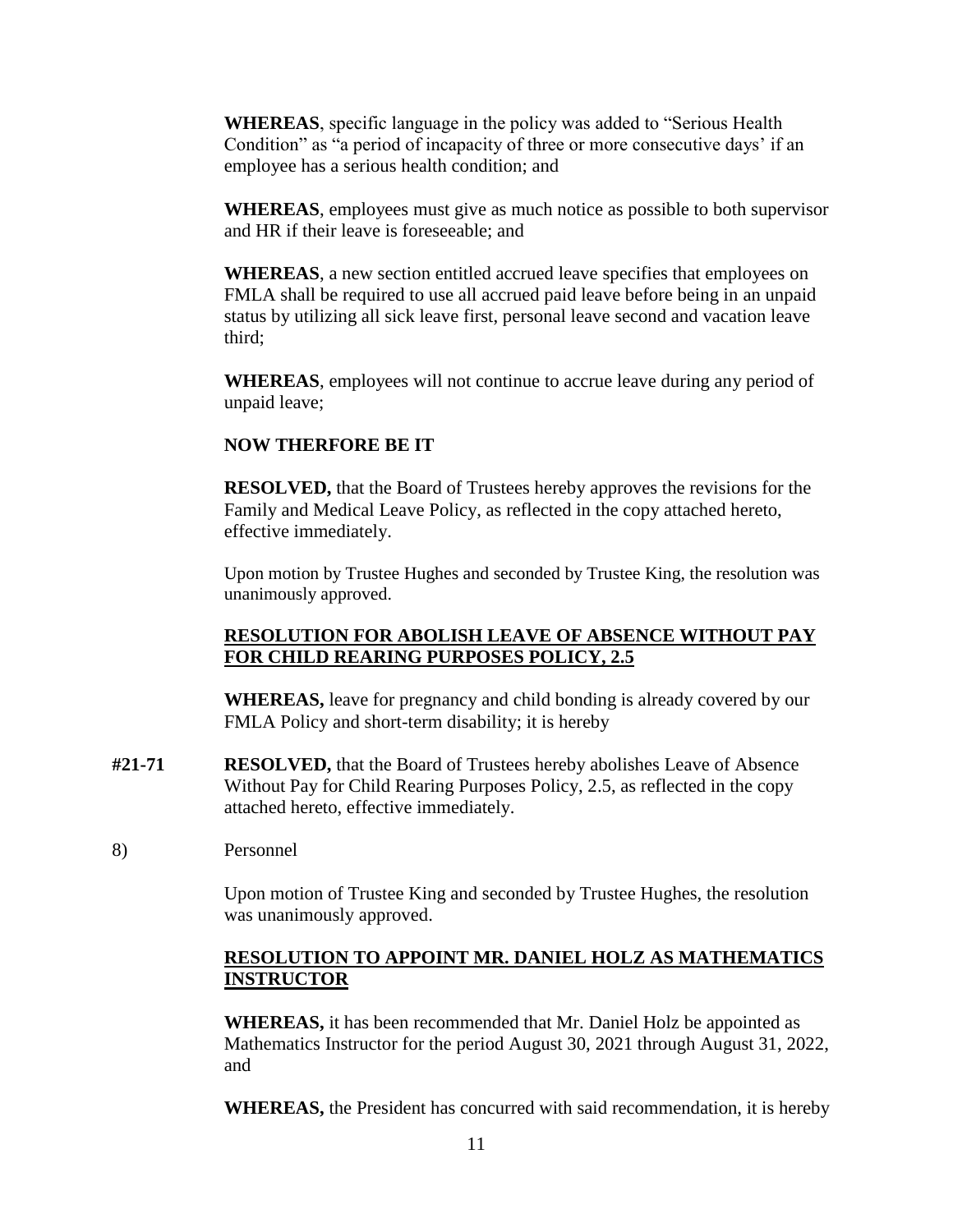**#21-72 RESOLVED,** that Mr. Daniel Holz be awarded an appointment as Mathematics Instructor at an annual salary of \$43,000 for the period August 30, 2021 through August 31, 2022. This appointment is consistent with the terms and conditions of employment as set forth by the personnel policies of the Board of Trustees and SUNY Schenectady Union of Faculty and Professionals (UFP) Agreement.

> Upon motion of Trustee Hughes and seconded by Trustee King, the resolution was unanimously approved.

### **RESOLUTION TO APPOINT MS. THAIRY ECHEVARRIA AS ADMISSIONS ADVISOR**

**WHEREAS,** it has been recommended that Ms. Thairy Echevarria be appointed as Admissions Advisor for the period June 22, 2021 through August 31, 2022, and

**WHEREAS,** the President has concurred with said recommendation, it is hereby

- **#21-73 RESOLVED,** that Ms. Thairy Echevarria be awarded an appointment as Admissions Advisor at a prorated annual salary of \$37,000 for the period June 22, 2021 through August 31, 2022. This appointment is consistent with the terms and conditions of employment as set forth by the personnel policies of the Board of Trustees and SUNY Schenectady Union of Faculty and Professionals (UFP) Agreement.
- 9) Upon the motion of Trustee Hughes and seconded by Trustee King, the resolution was unanimously approved.

# **APPROVAL OF TITLE TO BE ADDED TO THE COLLEGE'S PROFESSIONAL SERVICE LISTING**

**WHEREAS,** the College President has recommended the new title listed below be included in the College's Professional Services Listing; and therefore be it

 Service Listing for SUNY Schenectady effective immediately. **#21-75 RESOLVED,** that the President be authorized to submit the following title to the Chancellor of the State University of New York for inclusion in the Professional

Recruitment and Affirmative Action Manager

10) Upon the motion of Trustee Hughes and seconded by Trustee Versaci, the resolution was unanimously approved.

# **RESOLUTION TO APPROVE THE COUNTY/COLLEGE CIVIL SERVICE EMPLOYEES ASSOCIATION (CSEA) AGREEMENT FOR THE PERIOD JANUARY 1, 2021 to DECEMBER 31, 2025**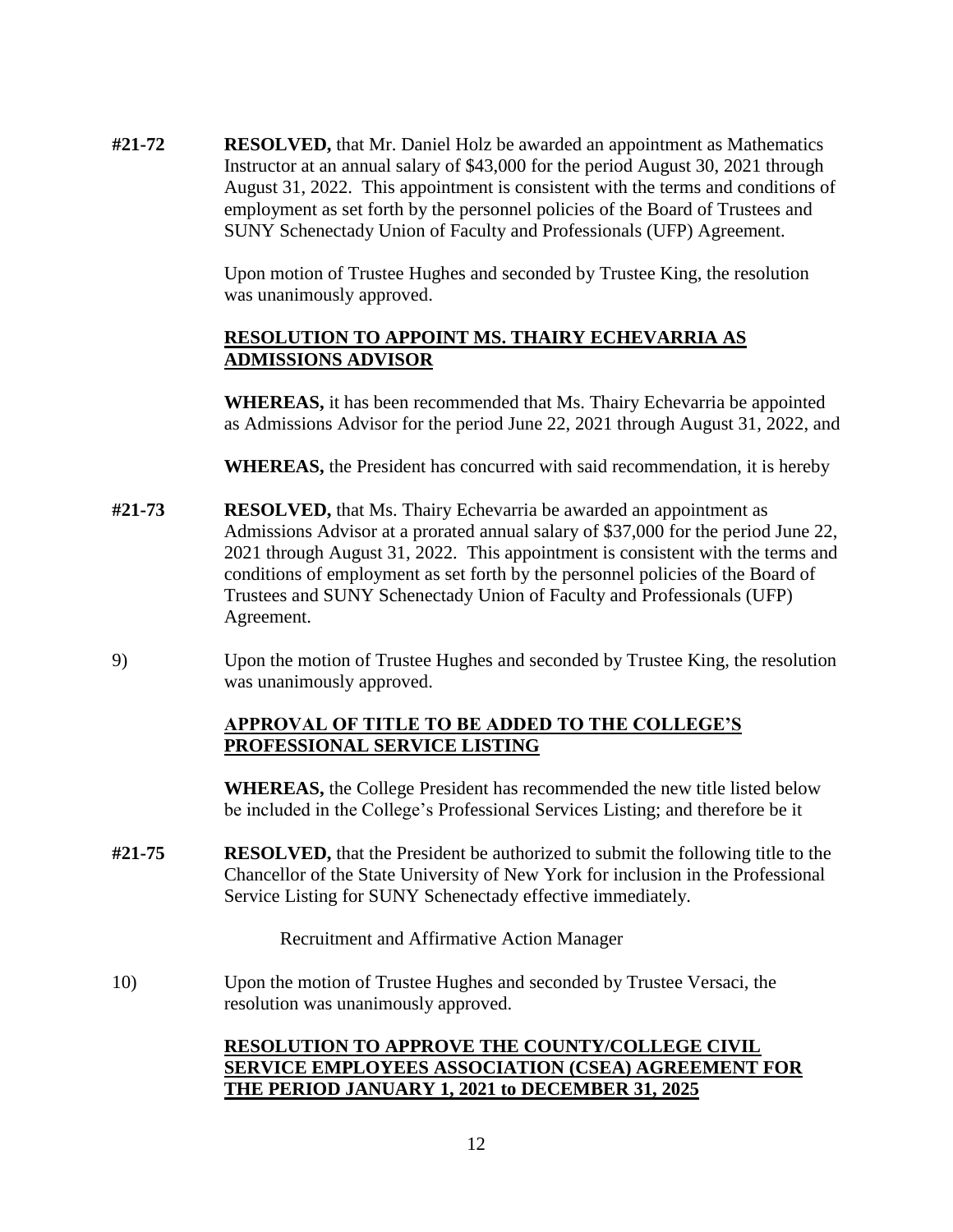**WHEREAS,** SUNY Schenectady, Schenectady County and the Civil Service Employees Association (CSEA) have reached an agreement for a five-year labor agreement that replaces an earlier one that expired on December 31, 2020, and

**WHEREAS**, the agreement provides a 2% wage increase retroactive to January 1, 2021 and a 2.25% wage increase in years 2022-2025, along with a bonus to full-time employees, the addition of Juneteenth as a holiday, and COVID-19 vaccination incentives, and

**WHEREAS**, the agreement also includes the implementation of paid parental leave for newborn, foster care, or adoptive child bonding, an increase in base wages for cleaner positions, and the implementation of lag pay for all employees, it is hereby

- **#21-76 RESOLVED,** that the SUNY Schenectady Board of Trustees hereby approve the CSEA agreement effective January 1, 2021 through December 31, 2025.
- 11) Upon the motion of Trustee Hughes and seconded by Trustee King, the resolution was unanimously approved.

## **2021 SUMMER HOURS AND JUNETEENTH HOLIDAY**

**WHEREAS,** in recognition of the Juneteenth holiday on Saturday, June 19, 2021, the College will observe the holiday on Friday, June  $18<sup>th</sup>$ , 2021 with all College offices closed; and

**WHEREAS**, to recognize the summer hours originally scheduled for June 18, 2021 through August 13, 2021, the College will begin observance of summer hours in 2021 on Friday, June 11, 2021; with all College offices closed at 1pm, it is hereby

**#21-77 RESOLVED,** that the College will observe the Juneteenth holiday on Friday, June 18<sup>th</sup>, 2021; and

> **RESOLVED**, that the College will begin 2021 Summer hours on Friday, June 11, 2021, with the College closing at 1pm.

12) Upon the motion of Trustee Versaci and seconded by Trustee Hughes, the resolution was unanimously approved.

# **APPROVAL OF LUMSDEN & MCCORMICK LLP, TO SERVE AS COLLEGE AUDITOR**

**WHEREAS,** it is required to have an annual financial audit conducted by an independent accounting firm; and